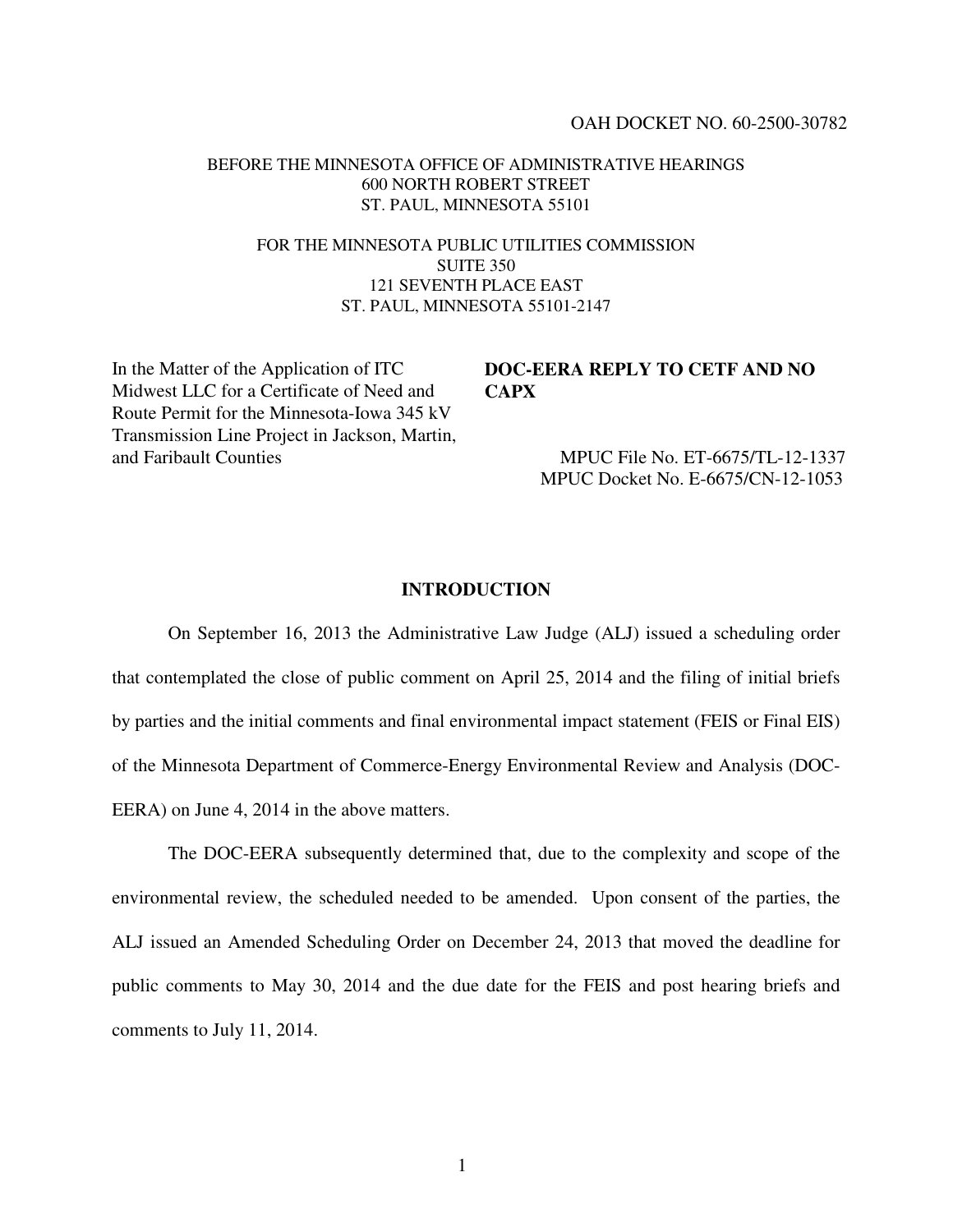Thereafter, on January 20, 2014, the Citizen Energy Task Force (CETF) and No CapX 2020 (No CapX) filed an "Out-of-Time" Petition for Limited Intervention. On January 31, 2014, an ALJ Order admitted these entities as limited parties that may review discovery and file an initial brief, a reply brief, and exceptions. No other participation in this proceeding was allowed. $1$ 

On May 13, 2014, CETF and No CapX filed an amended motion in the above matters, seeking an extended comment period for the receipt of public comments on the FEIS for the ITC Midwest Minnesota to Iowa 345 kV transmission line project.

The Minnesota Department of Commerce - Energy Environmental Review and Analysis (DOC-EERA) respectfully submits this Reply to the motion to extend the comment period, to provide the Administrative Law Judge (ALJ) with an analysis of the facts and law pertaining to the motion, and to recommend the motion's denial.

### **ARGUMENT**

# **I. DOC-EERA RECOMMENDS DENIAL OF CETF AND NO CAPX'S AMENDED MOTION FOR AN EXTENDED COMMENT PERIOD ON THE FEIS.**

First, a public comment period on the FEIS is inconsistent with past transmission line hearing practice. On May 12, 2014, DOC-EERA supplied to the ALJ, by email, copies of five prehearing orders for prior transmission line projects and a discussion of possible FEIS comment

<sup>&</sup>lt;sup>1</sup> MPUC Dockets TL-12-1337 and CN-12-1053, "Order on Petitions to Intervene by the CETF and No CapX," January 31, 2014.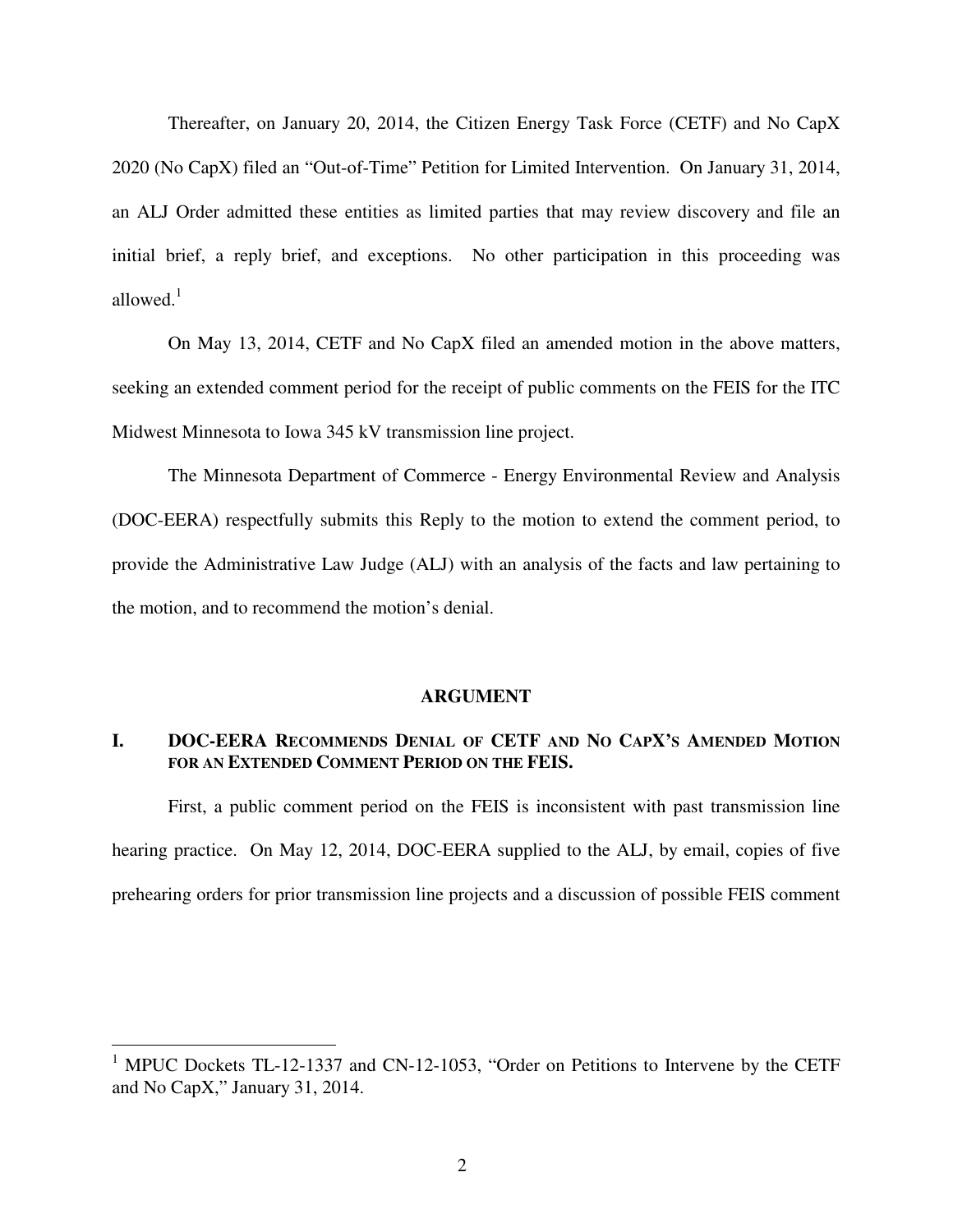periods. Four of the five Orders<sup>2</sup> had no public comment period on the FEIS. Such a comment period is an exception and not the practice.

Second, the motion of CETF and No CapX claims incorrectly that the Minnesota Environmental Policy Act (MEPA) requires a comment period on the FEIS here. Though MEPA anticipates a comment period on an FEIS, and Minnesota Rule 4410.2800 requires a 10-day comment period for an FEIS, this requirement is inapplicable to environmental review conducted in accordance with the Power Plant Siting Act (Minn. Stat. Ch. 216E) and its associated rules – Minnesota Rules 7850 (routing) and Minnesota Rules 1405 (hearing).

CETF and No CapX state that No CapX made a similar request for an FEIS comment period in the Hampton–Rochester–La Crosse 345 kV transmission line project (HRL Project)<sup>3</sup> and the request was denied. The denial there was appropriate, and the sound analysis of ALJ Sheehy is instructive as to the instant matter:

MEPA sets out the environmental review requirements applicable to all types of proposed actions that may adversely impact the environment, including, for example, underground mines, petroleum refineries, paper mills, highway projects, and solid waste disposal facilities. The Environmental Quality Board

 2 *ITMO Route Permit Appl. by Great River Energy and Xcel Energy for a 345 kV Trans. Line from Brookings County, South Dakota to Hampton, Minn*., MPUC Docket No. ET-2/TL-08- 1474, OAH Docket No. 7-2500-20283-2, "Second Prehearing Order," Sept. 11, 2009; *ITMO Appl. for a Route Permit for the Monticello to St. Cloud 345 kV Trans. Line Project*, MPUC Docket No. ET-2,E-002/TL-09-246, OAH Docket No. 7-2500-20665-2, "Prehearing Order," Sept. 29, 2009; *ITMO Appl. for a Route Permit for the Fargo to St. Cloud 345 kV Trans. Line Project*, MPUC Docket No. ET-2,E-002/TL-09-1056, OAH Docket No. 15-2500-20995-2, "Prehearing Order," May 25, 2010; *ITMO Appl. by Xcel Energy for a Route Permit for the Hampton-Rochester-La Crosse 345 kV Transmission Line Project*, MPUC Docket No. E002/TL-09-1448, OAH Docket No. 3-2500-21181-2, "Prehearing Order," Sept. 1, 2010; *ITMO Route Permit Appl. for the Hollydale 115 kV Trans. Line Project-Plymouth and Medina, Hennepin Co.*, MPUC Docket No. E-002/TL-11-152, OAH Docket No. 8-2500-22806-2-2, "Second Prehearing Order," July 5, 2012.

<sup>3</sup> *ITMO Appl. by Xcel Energy for a Route Permit for the Hampton-Rochester-La Crosse 345 kV Trans. Line Project*, MPUC Docket No. E002/TL-09-1448, OAH Docket No. 3-2500-21181-2.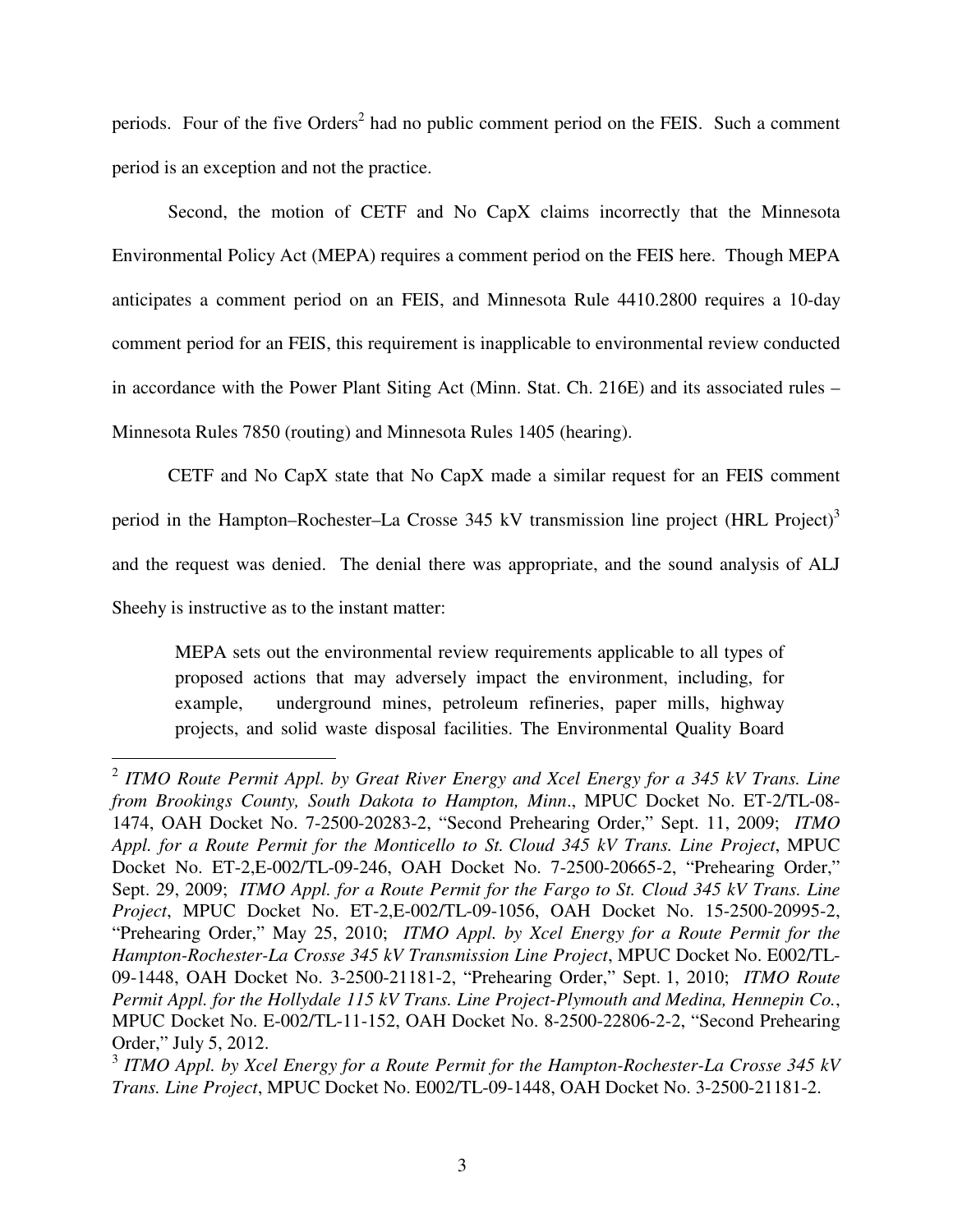adopted rules pursuant to Minn. Stat. § 116D.04, subd. 5a, establishing which governmental units are to be responsible for the environmental review of particular proposed actions and how the review is to take place. The rules established under this authority explicitly provide that, for the construction of high voltage transmission lines, the environmental review "shall be conducted" according to the PUC's rules for environmental review in a certificate of need proceeding (Minn. R. 7849.1000 to 7849.2100) or in a route permit proceeding (Minn. R. 7850.1000 to 7850.5600). Minn. R. 4410.2800, subp. 2, which requires a public comment period for a final EIS in other circumstances, is simply not applicable here.<sup>4</sup>

Third, Minnesota Rule 1405.1400 does not provide for the record remaining open to

receive comments on the FEIS. The rule requires that the

<u>.</u>

record of the hearing shall be closed at a date to be set by the administrative law judge…Written comment will be accepted if postmarked no later than the date set by the administrative law judge. However, the record shall remain open beyond that date for the sole purpose of receiving board responses to relevant comments received on the environmental impact assessment.

Minn. Rule 1405.1400. Although this language is somewhat outdated in that it refers to the "board" (EQB) and an environmental impact assessment (instead of an environmental impact statement, (EIS)), the rule requires the record to be closed on a date set by the ALJ, remaining open solely to receive the regulatory agency's responses to the draft EIS, i.e., the FEIS.

Fourth, CETF and No CapX incorrectly claim that the lack of a comment period on the FEIS in the HRL Project was problematic. DOC-EERA believes this characterization is inaccurate because, while there is inconsistency within the text of the FEIS for the HRL Project as to whether a transmission line crossed the Zumbro Dam, no uncertainty was carried forward into the ALJ's Report for the project. Judge Sheehy's finding regarding routing options across

<sup>&</sup>lt;sup>4</sup> In the Matter of the Application by Xcel Energy for a Route Permit for the Hampton-Rochester-*La Crosse 345 kV Transmission Line Project*, PUC Docket No. E002/TL-09-1448, OAH Docket (Footnote Continued On Next Page.)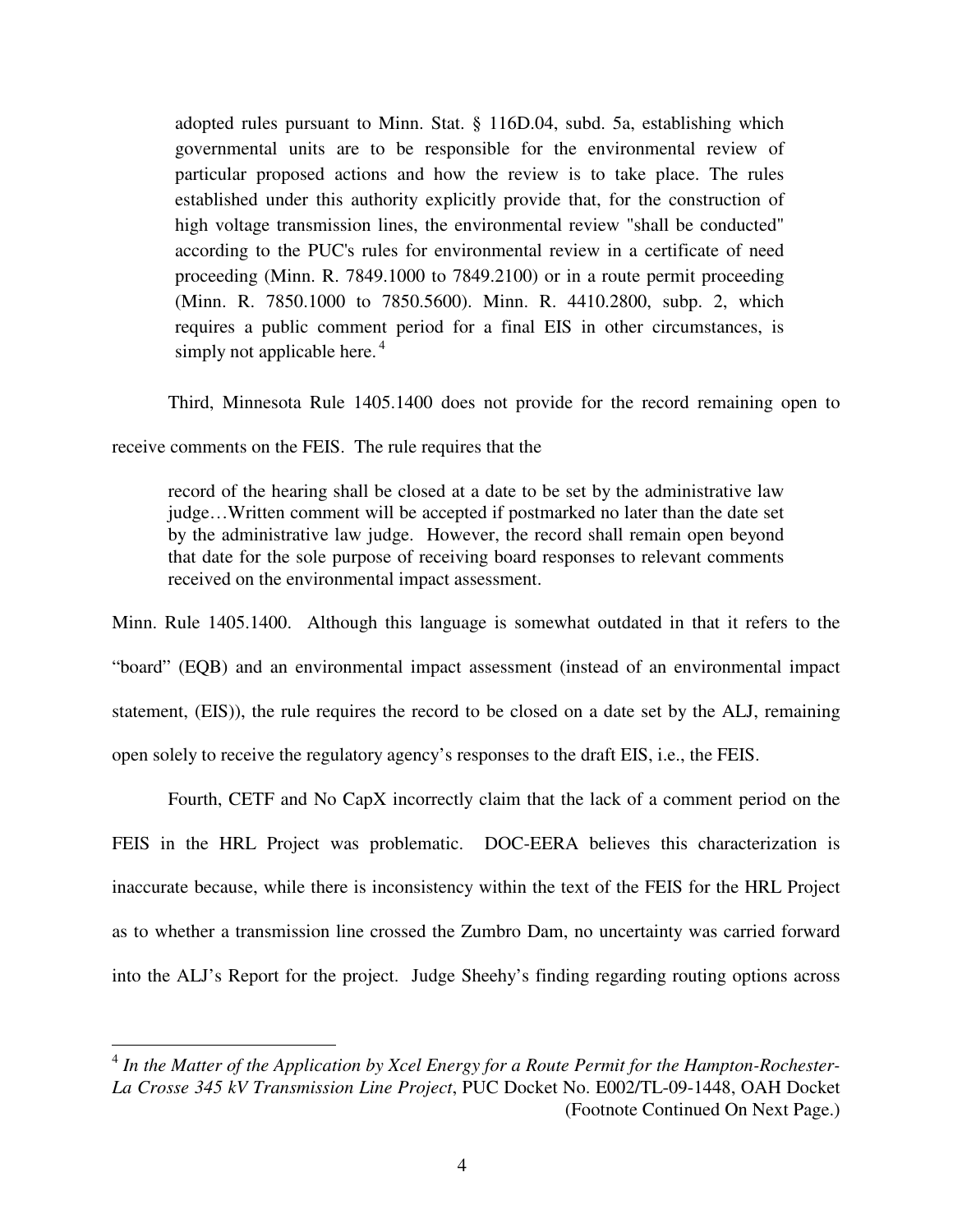the Zumbro Dam relied upon the route permit application, not the FEIS, regarding existing transmission infrastructure at the dam<sup>5</sup>. Judge Sheehy's finding correctly describes the existing infrastructure and potential tree clearing at the dam. Further, DOC-EERA disagrees that a particular segment of existing transmission line near the Byllesby Dam was not analyzed in the FEIS for the HRL Project. This segment and the associated routing options were analyzed in several parts of the FEIS. $^{6}$  Moreover, despite CETF and No CapX's characterization of purported issues with the FEIS for the HRL Project, the Commission found the FEIS adequate.<sup>7</sup>

Fifth, no public purpose would be served by extension of the comment period on the Final EIS. The Final EIS is final. No changes or amendments would be made to the document based on comments received during an FEIS public comment period. To the extent comments on the FEIS would be helpful for the Commission, they would best be addressed to the adequacy of the FEIS. ${}^{8}$  The Commission, before issuing a route permit, must find the FEIS to be adequate

 $\overline{a}$ 

No. 3-2500-21181-2, "Order on Motion Regarding Final Environmental Impact Statements and Motion to Extend Intervention Deadline," June 30, 2011, eDockets Number 20116-64296-01.

<sup>&</sup>lt;sup>5</sup> MPUC Docket TL-09-1448, "Findings of Fact, Conclusions of Law, and Recommendation," February 8, 2012, at Finding 394, eDockets No. 20122-71372-01.

<sup>&</sup>lt;sup>6</sup> MPUC Docket TL-09-1448, "Final Environmental Impact Statement, CapX Hampton-Rochester-La Crosse 345kV and 161 kV Transmission Lines Project," published at *http://mn.gov/commerce/energyfacilities/resource.html?Id=32194*. Section 8.1, p. 106 states that "[r]oute alternatives 1P-001, 1P-002, and 1P-003 would all run along the east boundaries of Lake Byllesby Regional Park and Lake Byllesby County Park (Map 8.1-27). These route alternatives would run along *an existing HVTL* and Harry Ave." (emphasis added)). See also, Section 8.1, p. 107 ("However, there is already *an existing HVTL* in the viewshed of Lake Byllesby Regional Park and Lake Byllesby County Park, where route alternatives 1P-001, 1P-002, and 1P-003 would run; because of this, impacts to these parks would be minimal if one of these route alternatives were chosen." (emphasis added)).

<sup>&</sup>lt;sup>7</sup> MPUC Docket TL-09-1448, "Order Issuing a Route Permit as Amended," May 30, 2012, eDockets No. 20125-75128-01.

 $8$  CETF and No CapX discuss the FEIS adequacy determination in their amended motion. CETF and No CapX assert that the FEIS for the HRL Project was not "adequate" because the FEIS contained inaccuracies. DOC-EERA disagrees that any inaccuracy existed in the HRL, but notes (Footnote Continued On Next Page.)